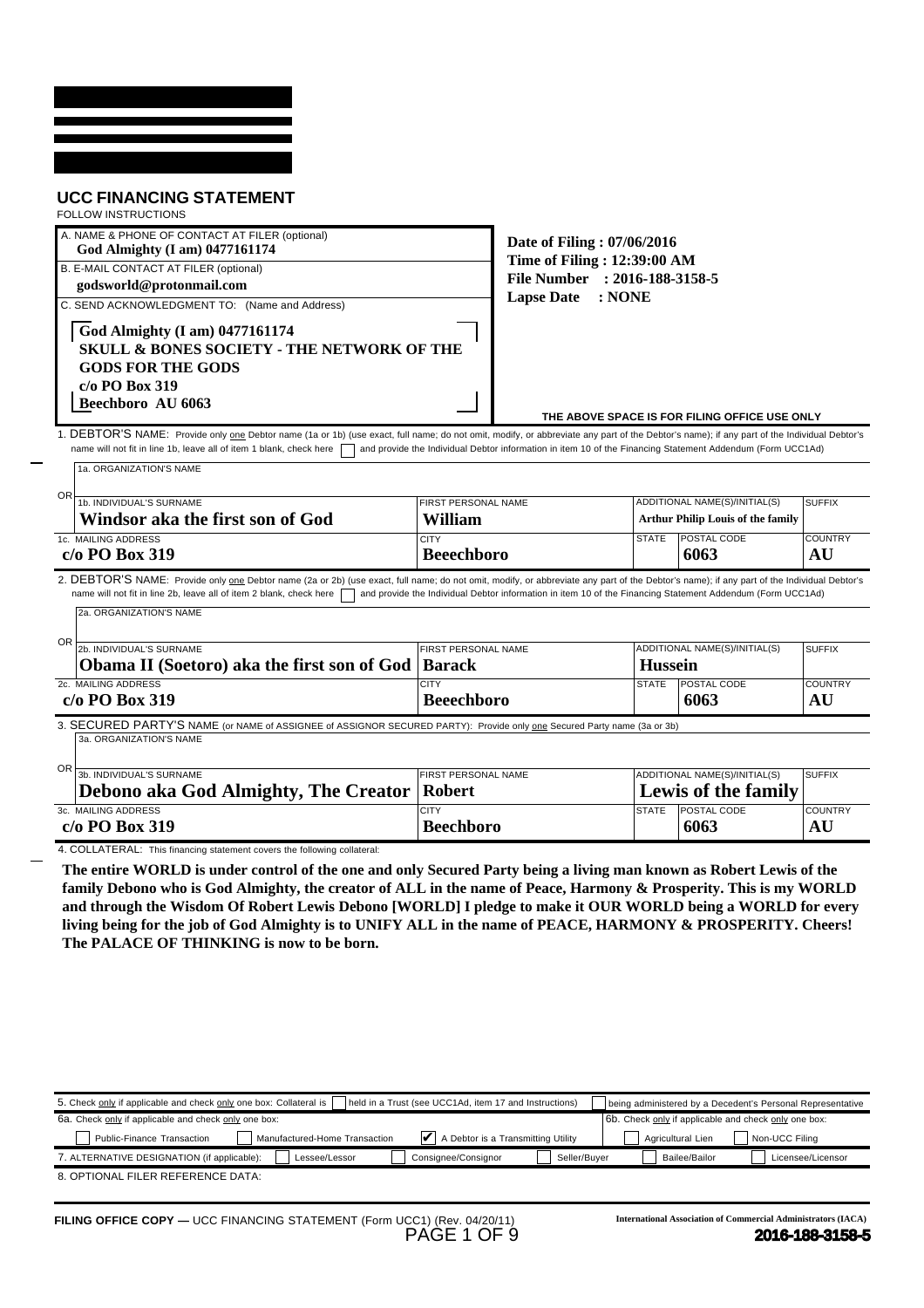| 18. NAME OF FIRST DEBTOR: Same as line 1a or 1b on Financing Statement; if line 1b was left blank<br>because Individual Debtor name did not fit, check here<br>18a. ORGANIZATION'S NAME                                                                           | Date of Filing: 07/06/2016<br>Time of Filing: 12:39:00 AM<br>File Number : 2016-188-3158-5<br><b>Lapse Date</b><br>: <b>NONE</b> |              |                                                                |                      |
|-------------------------------------------------------------------------------------------------------------------------------------------------------------------------------------------------------------------------------------------------------------------|----------------------------------------------------------------------------------------------------------------------------------|--------------|----------------------------------------------------------------|----------------------|
| 0R<br>18b. INDIVIDUAL'S SURNAME<br>Windsor aka the first son of God<br>FIRST PERSONAL NAME<br>William<br>ADDITIONAL NAME(S)/INITIAL(S)                                                                                                                            | <b>SUFFIX</b>                                                                                                                    |              |                                                                |                      |
| Arthur Philip Louis of the family,                                                                                                                                                                                                                                |                                                                                                                                  |              | THE ABOVE SPACE IS FOR FILING OFFICE USE ONLY                  |                      |
| 19. ADDITIONAL DEBTOR'S NAME: Provide only one Debtor name (19a or 19b) (use exact, full name; do not omit, modify, or abbreviate any part of the Debtor's name)<br>19a. ORGANIZATION'S NAME                                                                      |                                                                                                                                  |              |                                                                |                      |
| OR<br>19b. INDIVIDUAL'S SURNAME<br>Vella aka the first son of God                                                                                                                                                                                                 | FIRST PERSONAL NAME<br><b>Alessio</b>                                                                                            |              | ADDITIONAL NAME(S)/INITIAL(S)<br><b>Emmanuel of the family</b> | <b>SUFFIX</b>        |
| 19c. MAILING ADDRESS<br>c/o PO Box 319                                                                                                                                                                                                                            | <b>CITY</b><br><b>Beeechboro</b>                                                                                                 | <b>STATE</b> | <b>POSTAL CODE</b><br>6063                                     | <b>COUNTRY</b><br>AU |
| 20. ADDITIONAL DEBTOR'S NAME: Provide only one Debtor name (20a or 20b) (use exact, full name; do not omit, modify, or abbreviate any part of the Debtor's name)<br>20a. ORGANIZATION'S NAME                                                                      |                                                                                                                                  |              |                                                                |                      |
| OR<br>20b. INDIVIDUAL'S SURNAME<br><b>Turnbull aka the Antichrist</b>                                                                                                                                                                                             | FIRST PERSONAL NAME<br><b>Malcolm</b>                                                                                            | <b>Bligh</b> | ADDITIONAL NAME(S)/INITIAL(S)                                  | <b>SUFFIX</b>        |
| 20c. MAILING ADDRESS<br>$c/o$ PO Box 319                                                                                                                                                                                                                          | <b>CITY</b><br><b>Beeechboro</b>                                                                                                 | <b>STATE</b> | POSTAL CODE<br>6063                                            | <b>COUNTRY</b><br>AU |
| 21. ADDITIONAL DEBTOR'S NAME: Provide only one Debtor name (21a or 21b) (use exact, full name; do not omit, modify, or abbreviate any part of the Debtor's name)<br>21a. ORGANIZATION'S NAME<br><b>Parliament of Australia</b><br>OR<br>21b. INDIVIDUAL'S SURNAME | FIRST PERSONAL NAME                                                                                                              |              | ADDITIONAL NAME(S)/INITIAL(S)                                  | <b>SUFFIX</b>        |
| 21c. MAILING ADDRESS<br>c/o PO Box 319                                                                                                                                                                                                                            | <b>CITY</b><br><b>Beeechboro</b>                                                                                                 | <b>STATE</b> | POSTAL CODE<br>6063                                            | <b>COUNTRY</b><br>AU |
| ADDITIONAL SECURED PARTY'S NAME or<br>22.<br>22a. ORGANIZATION'S NAME                                                                                                                                                                                             | ASSIGNOR SECURED PARTY'S NAME: Provide only one name (22a or 22b)                                                                |              |                                                                |                      |
| ΟR<br>22b. INDIVIDUAL'S SURNAME                                                                                                                                                                                                                                   | FIRST PERSONAL NAME                                                                                                              |              | ADDITIONAL NAME(S)/INITIAL(S)                                  | <b>SUFFIX</b>        |
| 22c. MAILING ADDRESS                                                                                                                                                                                                                                              | <b>CITY</b>                                                                                                                      |              | STATE POSTAL CODE                                              | <b>COUNTRY</b>       |
| ADDITIONAL SECURED PARTY'S NAME or<br>23.<br>23a. ORGANIZATION'S NAME                                                                                                                                                                                             | ASSIGNOR SECURED PARTY'S NAME: Provide only one name (23a or 23b)                                                                |              |                                                                |                      |
| ΟR<br>23b. INDIVIDUAL'S SURNAME                                                                                                                                                                                                                                   | FIRST PERSONAL NAME                                                                                                              |              | ADDITIONAL NAME(S)/INITIAL(S)                                  | <b>SUFFIX</b>        |
| 23c. MAILING ADDRESS                                                                                                                                                                                                                                              | <b>CITY</b>                                                                                                                      | <b>STATE</b> | POSTAL CODE                                                    | <b>COUNTRY</b>       |
| 24. MISCELLANEOUS:                                                                                                                                                                                                                                                |                                                                                                                                  |              |                                                                |                      |
|                                                                                                                                                                                                                                                                   |                                                                                                                                  |              |                                                                |                      |
|                                                                                                                                                                                                                                                                   |                                                                                                                                  |              |                                                                |                      |
|                                                                                                                                                                                                                                                                   |                                                                                                                                  |              |                                                                |                      |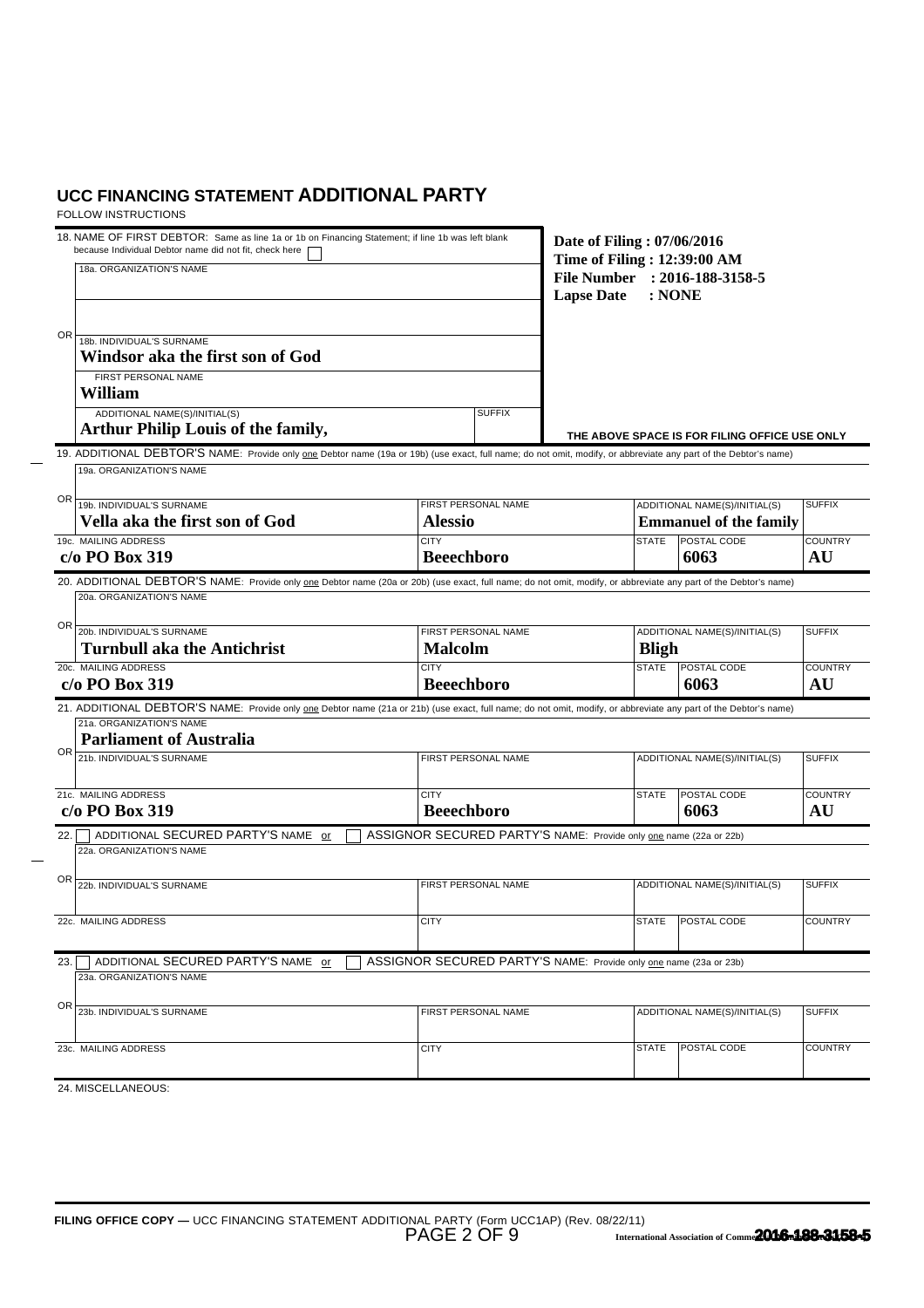| 18. NAME OF FIRST DEBTOR: Same as line 1a or 1b on Financing Statement; if line 1b was left blank<br>because Individual Debtor name did not fit, check here<br>18a. ORGANIZATION'S NAME              | Date of Filing: 07/06/2016<br>Time of Filing: 12:39:00 AM<br>File Number : 2016-188-3158-5<br><b>Lapse Date</b><br>: <b>NONE</b> |              |                                               |                      |
|------------------------------------------------------------------------------------------------------------------------------------------------------------------------------------------------------|----------------------------------------------------------------------------------------------------------------------------------|--------------|-----------------------------------------------|----------------------|
| 0R<br>18b. INDIVIDUAL'S SURNAME<br>Windsor aka the first son of God<br>FIRST PERSONAL NAME                                                                                                           |                                                                                                                                  |              |                                               |                      |
| William<br>ADDITIONAL NAME(S)/INITIAL(S)                                                                                                                                                             | <b>SUFFIX</b>                                                                                                                    |              |                                               |                      |
| <b>Arthur Philip Louis of the family,</b>                                                                                                                                                            |                                                                                                                                  |              | THE ABOVE SPACE IS FOR FILING OFFICE USE ONLY |                      |
| 19. ADDITIONAL DEBTOR'S NAME: Provide only one Debtor name (19a or 19b) (use exact, full name; do not omit, modify, or abbreviate any part of the Debtor's name)<br>19a. ORGANIZATION'S NAME         |                                                                                                                                  |              |                                               |                      |
| COMMONWEALTH OF AUSTRALIA   COMMONWEALTH PARLIAMENT - refer file number: 2015-292-9832-3<br>OR                                                                                                       |                                                                                                                                  |              |                                               |                      |
| 19b. INDIVIDUAL'S SURNAME                                                                                                                                                                            | FIRST PERSONAL NAME                                                                                                              |              | ADDITIONAL NAME(S)/INITIAL(S)                 | <b>SUFFIX</b>        |
| 19c. MAILING ADDRESS<br>c/o PO Box 319                                                                                                                                                               | <b>CITY</b><br><b>Beeechboro</b>                                                                                                 | <b>STATE</b> | POSTAL CODE<br>6063                           | <b>COUNTRY</b><br>AU |
| 20. ADDITIONAL DEBTOR'S NAME: Provide only one Debtor name (20a or 20b) (use exact, full name; do not omit, modify, or abbreviate any part of the Debtor's name)                                     |                                                                                                                                  |              |                                               |                      |
| 20a. ORGANIZATION'S NAME<br>THE WORLD BANK   FEDERAL RESERVE BANK OF NEW YORK   INTERNATIONAL MONETARY FUND   BANK OF ENGLAND   VATICAN CITY   CENTRAL BANK OF IRAQ - REFER FILE NO: 2015-325-8015-6 |                                                                                                                                  |              |                                               |                      |
| ΟR<br>20b. INDIVIDUAL'S SURNAME                                                                                                                                                                      | FIRST PERSONAL NAME                                                                                                              |              | ADDITIONAL NAME(S)/INITIAL(S)                 | <b>SUFFIX</b>        |
| 20c. MAILING ADDRESS<br>c/o PO Box 319                                                                                                                                                               | <b>CITY</b><br><b>Beeechboro</b>                                                                                                 | <b>STATE</b> | POSTAL CODE<br>6063                           | <b>COUNTRY</b><br>AU |
| 21. ADDITIONAL DEBTOR'S NAME: Provide only one Debtor name (21a or 21b) (use exact, full name; do not omit, modify, or abbreviate any part of the Debtor's name)                                     |                                                                                                                                  |              |                                               |                      |
| 21a. ORGANIZATION'S NAME                                                                                                                                                                             |                                                                                                                                  |              |                                               |                      |
| NATIONAL AUSTRALIA BANK   NATIONAL AUSTRALIA BANK, NEW YORK BRANCH - REFER FILE NO: 2015-304-3040-8<br>OR<br>21b. INDIVIDUAL'S SURNAME                                                               | <b>FIRST PERSONAL NAME</b>                                                                                                       |              | ADDITIONAL NAME(S)/INITIAL(S)                 | <b>SUFFIX</b>        |
| 21c. MAILING ADDRESS<br>$c/o$ PO Box 319                                                                                                                                                             | <b>CITY</b><br><b>Beeechboro</b>                                                                                                 | <b>STATE</b> | POSTAL CODE<br>6063                           | <b>COUNTRY</b><br>AU |
| ADDITIONAL SECURED PARTY'S NAME or<br>22.<br>22a. ORGANIZATION'S NAME                                                                                                                                | ASSIGNOR SECURED PARTY'S NAME: Provide only one name (22a or 22b)                                                                |              |                                               |                      |
| ΟR<br>22b. INDIVIDUAL'S SURNAME                                                                                                                                                                      | FIRST PERSONAL NAME                                                                                                              |              | ADDITIONAL NAME(S)/INITIAL(S)                 | <b>SUFFIX</b>        |
| 22c. MAILING ADDRESS                                                                                                                                                                                 | <b>CITY</b>                                                                                                                      |              | STATE POSTAL CODE                             | <b>COUNTRY</b>       |
| ADDITIONAL SECURED PARTY'S NAME or<br>23.                                                                                                                                                            | ASSIGNOR SECURED PARTY'S NAME: Provide only one name (23a or 23b)                                                                |              |                                               |                      |
| 23a, ORGANIZATION'S NAME                                                                                                                                                                             |                                                                                                                                  |              |                                               |                      |
| ΟR<br>23b. INDIVIDUAL'S SURNAME                                                                                                                                                                      | FIRST PERSONAL NAME                                                                                                              |              | ADDITIONAL NAME(S)/INITIAL(S)                 | <b>SUFFIX</b>        |
| 23c. MAILING ADDRESS                                                                                                                                                                                 | <b>CITY</b>                                                                                                                      | <b>STATE</b> | POSTAL CODE                                   | <b>COUNTRY</b>       |
| 24. MISCELLANEOUS:                                                                                                                                                                                   |                                                                                                                                  |              |                                               |                      |
|                                                                                                                                                                                                      |                                                                                                                                  |              |                                               |                      |
|                                                                                                                                                                                                      |                                                                                                                                  |              |                                               |                      |
|                                                                                                                                                                                                      |                                                                                                                                  |              |                                               |                      |
|                                                                                                                                                                                                      |                                                                                                                                  |              |                                               |                      |
|                                                                                                                                                                                                      |                                                                                                                                  |              |                                               |                      |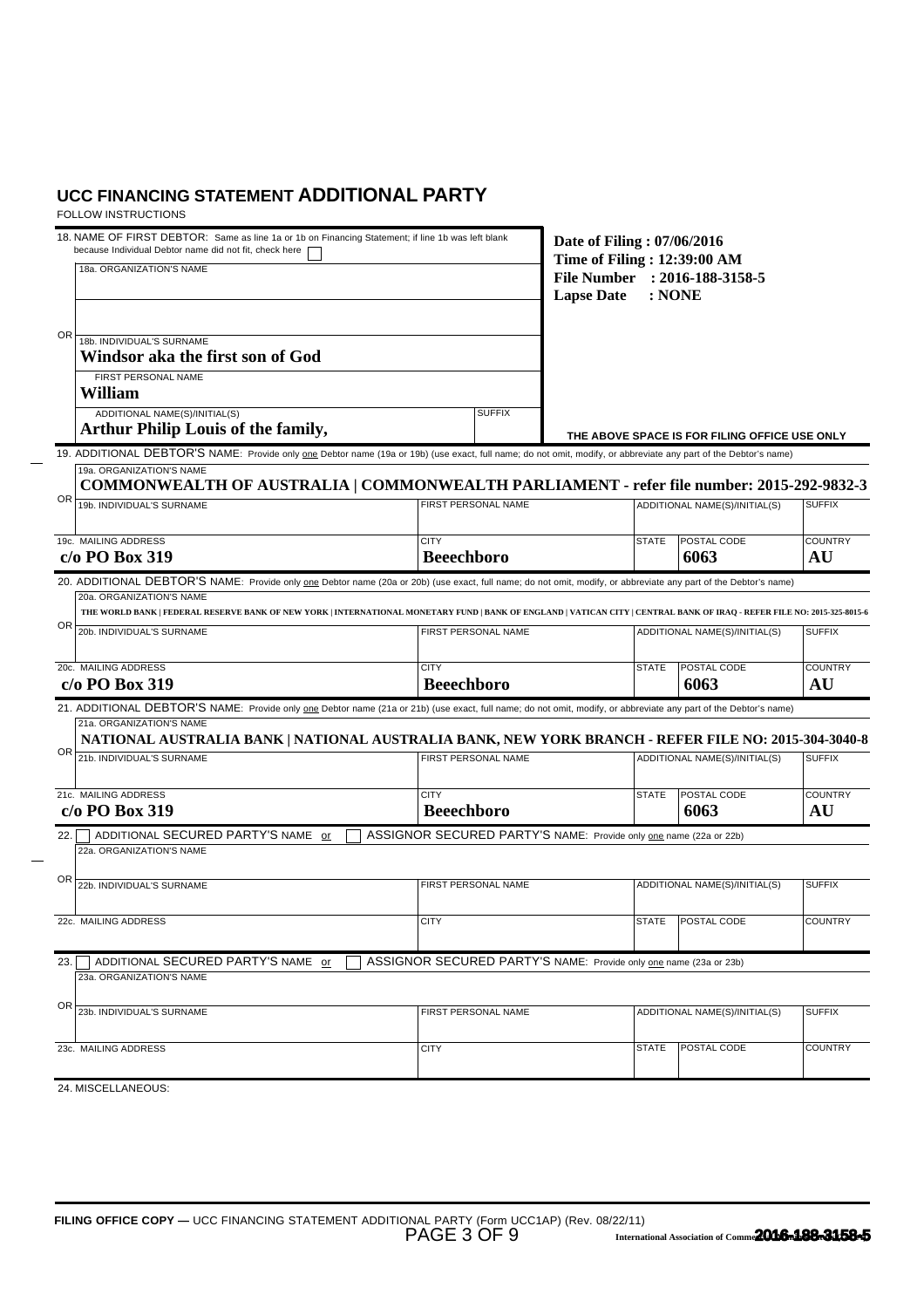| 18. NAME OF FIRST DEBTOR: Same as line 1a or 1b on Financing Statement; if line 1b was left blank<br>because Individual Debtor name did not fit, check here<br>18a. ORGANIZATION'S NAME      | Date of Filing: 07/06/2016<br>Time of Filing: 12:39:00 AM<br>File Number : 2016-188-3158-5<br><b>Lapse Date</b> | : <b>NONE</b> |                                               |                |
|----------------------------------------------------------------------------------------------------------------------------------------------------------------------------------------------|-----------------------------------------------------------------------------------------------------------------|---------------|-----------------------------------------------|----------------|
| OR<br>18b. INDIVIDUAL'S SURNAME<br>Windsor aka the first son of God                                                                                                                          |                                                                                                                 |               |                                               |                |
| FIRST PERSONAL NAME                                                                                                                                                                          |                                                                                                                 |               |                                               |                |
| William<br>ADDITIONAL NAME(S)/INITIAL(S)                                                                                                                                                     | <b>SUFFIX</b>                                                                                                   |               |                                               |                |
| <b>Arthur Philip Louis of the family,</b>                                                                                                                                                    |                                                                                                                 |               | THE ABOVE SPACE IS FOR FILING OFFICE USE ONLY |                |
| 19. ADDITIONAL DEBTOR'S NAME: Provide only one Debtor name (19a or 19b) (use exact, full name; do not omit, modify, or abbreviate any part of the Debtor's name)                             |                                                                                                                 |               |                                               |                |
| 19a. ORGANIZATION'S NAME<br>AUSTRALIAN TAXATION OFFICE   AUSTRALIAN TAXATION OFFICE SUPERANNUATION GROUP - REFER FILE NO: 2015-304-3044-6                                                    |                                                                                                                 |               |                                               |                |
| OR<br>19b. INDIVIDUAL'S SURNAME                                                                                                                                                              | FIRST PERSONAL NAME                                                                                             |               | ADDITIONAL NAME(S)/INITIAL(S)                 | <b>SUFFIX</b>  |
| 19c. MAILING ADDRESS                                                                                                                                                                         |                                                                                                                 | <b>STATE</b>  |                                               | <b>COUNTRY</b> |
| c/o PO Box 319                                                                                                                                                                               | <b>CITY</b><br><b>Beeechboro</b>                                                                                |               | <b>POSTAL CODE</b><br>6063                    | AU             |
| 20. ADDITIONAL DEBTOR'S NAME: Provide only one Debtor name (20a or 20b) (use exact, full name; do not omit, modify, or abbreviate any part of the Debtor's name)                             |                                                                                                                 |               |                                               |                |
| 20a. ORGANIZATION'S NAME<br>ANZ BANK - REFER FILE NO: 2015-304-3042-2                                                                                                                        |                                                                                                                 |               |                                               |                |
| OR<br>20b. INDIVIDUAL'S SURNAME                                                                                                                                                              | FIRST PERSONAL NAME                                                                                             |               | ADDITIONAL NAME(S)/INITIAL(S)                 |                |
|                                                                                                                                                                                              |                                                                                                                 |               |                                               |                |
| 20c. MAILING ADDRESS                                                                                                                                                                         | <b>CITY</b>                                                                                                     | <b>STATE</b>  | POSTAL CODE                                   | <b>COUNTRY</b> |
| $c/o$ PO Box 319                                                                                                                                                                             | <b>Beeechboro</b>                                                                                               |               | 6063                                          | AU             |
| 21. ADDITIONAL DEBTOR'S NAME: Provide only one Debtor name (21a or 21b) (use exact, full name; do not omit, modify, or abbreviate any part of the Debtor's name)<br>21a. ORGANIZATION'S NAME |                                                                                                                 |               |                                               |                |
| WESTPAC BANKING CORPORATION   WESTPAC BANKING CORPORATION, NEW YORK BRANCH - REFER FILE NO: 2015-285-8233-1                                                                                  |                                                                                                                 |               |                                               |                |
| OR.<br>21b. INDIVIDUAL'S SURNAME                                                                                                                                                             | FIRST PERSONAL NAME                                                                                             |               | ADDITIONAL NAME(S)/INITIAL(S)                 | <b>SUFFIX</b>  |
| 21c. MAILING ADDRESS                                                                                                                                                                         | <b>CITY</b>                                                                                                     | <b>STATE</b>  | POSTAL CODE                                   | <b>COUNTRY</b> |
| c/o PO Box 319                                                                                                                                                                               | <b>Beeechboro</b>                                                                                               |               | 6063                                          | AU             |
| ADDITIONAL SECURED PARTY'S NAME or<br>22.                                                                                                                                                    | ASSIGNOR SECURED PARTY'S NAME: Provide only one name (22a or 22b)                                               |               |                                               |                |
| 22a, ORGANIZATION'S NAME                                                                                                                                                                     |                                                                                                                 |               |                                               |                |
| ΟR<br>22b. INDIVIDUAL'S SURNAME                                                                                                                                                              | FIRST PERSONAL NAME                                                                                             |               | ADDITIONAL NAME(S)/INITIAL(S)                 | <b>SUFFIX</b>  |
|                                                                                                                                                                                              |                                                                                                                 |               |                                               |                |
| 22c. MAILING ADDRESS                                                                                                                                                                         | <b>CITY</b>                                                                                                     |               | STATE   POSTAL CODE                           | <b>COUNTRY</b> |
| ADDITIONAL SECURED PARTY'S NAME or                                                                                                                                                           | ASSIGNOR SECURED PARTY'S NAME: Provide only one name (23a or 23b)                                               |               |                                               |                |
| 23.<br>23a. ORGANIZATION'S NAME                                                                                                                                                              |                                                                                                                 |               |                                               |                |
| ΟR                                                                                                                                                                                           |                                                                                                                 |               |                                               |                |
| 23b. INDIVIDUAL'S SURNAME                                                                                                                                                                    | FIRST PERSONAL NAME                                                                                             |               | ADDITIONAL NAME(S)/INITIAL(S)                 | <b>SUFFIX</b>  |
| 23c. MAILING ADDRESS                                                                                                                                                                         | <b>CITY</b>                                                                                                     | <b>STATE</b>  | POSTAL CODE                                   | <b>COUNTRY</b> |
|                                                                                                                                                                                              |                                                                                                                 |               |                                               |                |
| 24. MISCELLANEOUS:                                                                                                                                                                           |                                                                                                                 |               |                                               |                |
|                                                                                                                                                                                              |                                                                                                                 |               |                                               |                |
|                                                                                                                                                                                              |                                                                                                                 |               |                                               |                |
|                                                                                                                                                                                              |                                                                                                                 |               |                                               |                |
|                                                                                                                                                                                              |                                                                                                                 |               |                                               |                |
|                                                                                                                                                                                              |                                                                                                                 |               |                                               |                |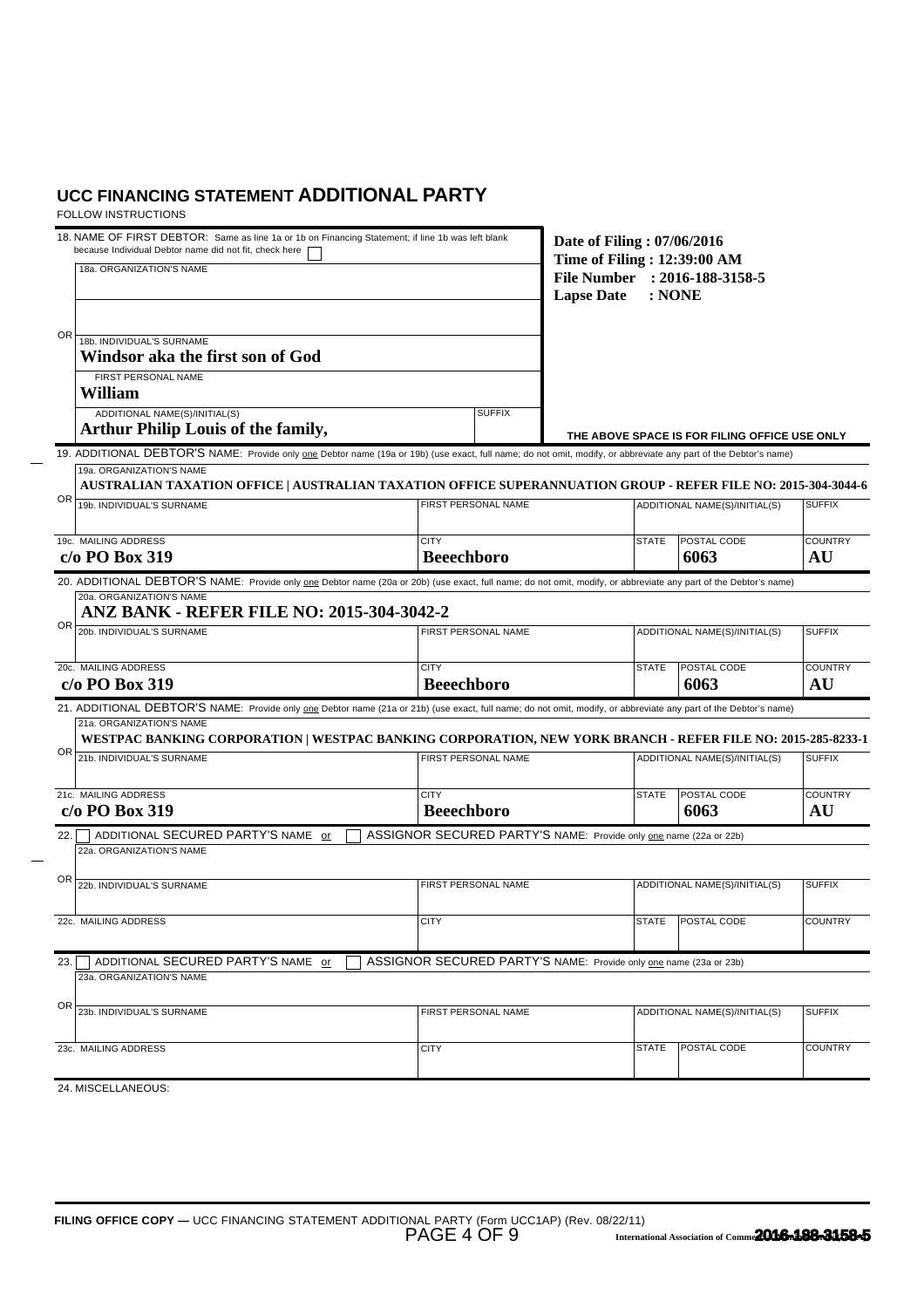| 18. NAME OF FIRST DEBTOR: Same as line 1a or 1b on Financing Statement; if line 1b was left blank<br>because Individual Debtor name did not fit, check here<br>18a. ORGANIZATION'S NAME | Date of Filing: 07/06/2016<br>Time of Filing: 12:39:00 AM<br>File Number : 2016-188-3158-5<br><b>Lapse Date</b> | : <b>NONE</b> |                                               |                      |
|-----------------------------------------------------------------------------------------------------------------------------------------------------------------------------------------|-----------------------------------------------------------------------------------------------------------------|---------------|-----------------------------------------------|----------------------|
| 0R<br>18b. INDIVIDUAL'S SURNAME<br>Windsor aka the first son of God<br>FIRST PERSONAL NAME<br>William                                                                                   |                                                                                                                 |               |                                               |                      |
| ADDITIONAL NAME(S)/INITIAL(S)<br><b>Arthur Philip Louis of the family,</b>                                                                                                              | <b>SUFFIX</b>                                                                                                   |               | THE ABOVE SPACE IS FOR FILING OFFICE USE ONLY |                      |
| 19. ADDITIONAL DEBTOR'S NAME: Provide only one Debtor name (19a or 19b) (use exact, full name; do not omit, modify, or abbreviate any part of the Debtor's name)                        |                                                                                                                 |               |                                               |                      |
| 19a. ORGANIZATION'S NAME<br>COMMONWEALTH BANK OF AUSTRALIA   COMMONWEALTH BANK OF AUSTRALIA. NEW YORK BRANCH - REFER FILE NO: 2015-301-1911-2                                           |                                                                                                                 |               |                                               |                      |
| OR<br>19b. INDIVIDUAL'S SURNAME                                                                                                                                                         | FIRST PERSONAL NAME                                                                                             |               | ADDITIONAL NAME(S)/INITIAL(S)                 | <b>SUFFIX</b>        |
| 19c. MAILING ADDRESS<br>c/o PO Box 319                                                                                                                                                  | <b>CITY</b><br><b>Beeechboro</b>                                                                                | <b>STATE</b>  | POSTAL CODE<br>6063                           | <b>COUNTRY</b><br>AU |
| 20. ADDITIONAL DEBTOR'S NAME: Provide only one Debtor name (20a or 20b) (use exact, full name; do not omit, modify, or abbreviate any part of the Debtor's name)                        |                                                                                                                 |               |                                               |                      |
| 20a. ORGANIZATION'S NAME<br>CENTRAL BANK OF IRAQ   THE REPUBLIC OF IRAQ - REFER FILE NO: 2015-292-9829-3                                                                                |                                                                                                                 |               |                                               |                      |
| OR<br>20b. INDIVIDUAL'S SURNAME                                                                                                                                                         | FIRST PERSONAL NAME                                                                                             |               | ADDITIONAL NAME(S)/INITIAL(S)                 |                      |
| 20c. MAILING ADDRESS<br>c/o PO Box 319                                                                                                                                                  | <b>CITY</b><br><b>Beeechboro</b>                                                                                | <b>STATE</b>  | POSTAL CODE<br>6063                           | <b>COUNTRY</b><br>AU |
| 21. ADDITIONAL DEBTOR'S NAME: Provide only one Debtor name (21a or 21b) (use exact, full name; do not omit, modify, or abbreviate any part of the Debtor's name)                        |                                                                                                                 |               |                                               |                      |
| 21a. ORGANIZATION'S NAME<br>UNITED NATIONS   UNITED NATIONS GIFT CENTER - REFER FILE NO: 2015-298-1279-6                                                                                |                                                                                                                 |               |                                               |                      |
| 0R<br>21b. INDIVIDUAL'S SURNAME                                                                                                                                                         | FIRST PERSONAL NAME                                                                                             |               | ADDITIONAL NAME(S)/INITIAL(S)                 | <b>SUFFIX</b>        |
| 21c. MAILING ADDRESS<br>$c/o$ PO Box 319                                                                                                                                                | <b>CITY</b><br><b>Beeechboro</b>                                                                                | <b>STATE</b>  | POSTAL CODE<br>6063                           | <b>COUNTRY</b><br>AU |
| ADDITIONAL SECURED PARTY'S NAME or<br>22.<br>22a. ORGANIZATION'S NAME                                                                                                                   | ASSIGNOR SECURED PARTY'S NAME: Provide only one name (22a or 22b)                                               |               |                                               |                      |
| OR<br>22b. INDIVIDUAL'S SURNAME                                                                                                                                                         | FIRST PERSONAL NAME                                                                                             |               | ADDITIONAL NAME(S)/INITIAL(S)                 | <b>SUFFIX</b>        |
| 22c. MAILING ADDRESS                                                                                                                                                                    | <b>CITY</b>                                                                                                     |               | STATE POSTAL CODE                             | <b>COUNTRY</b>       |
| ADDITIONAL SECURED PARTY'S NAME or<br>23.<br>23a, ORGANIZATION'S NAME                                                                                                                   | ASSIGNOR SECURED PARTY'S NAME: Provide only one name (23a or 23b)                                               |               |                                               |                      |
| OR<br>23b. INDIVIDUAL'S SURNAME                                                                                                                                                         | FIRST PERSONAL NAME                                                                                             |               | ADDITIONAL NAME(S)/INITIAL(S)                 | <b>SUFFIX</b>        |
| 23c. MAILING ADDRESS                                                                                                                                                                    | <b>CITY</b>                                                                                                     | <b>STATE</b>  | POSTAL CODE                                   | <b>COUNTRY</b>       |
| 24. MISCELLANEOUS:                                                                                                                                                                      |                                                                                                                 |               |                                               |                      |
|                                                                                                                                                                                         |                                                                                                                 |               |                                               |                      |
|                                                                                                                                                                                         |                                                                                                                 |               |                                               |                      |
|                                                                                                                                                                                         |                                                                                                                 |               |                                               |                      |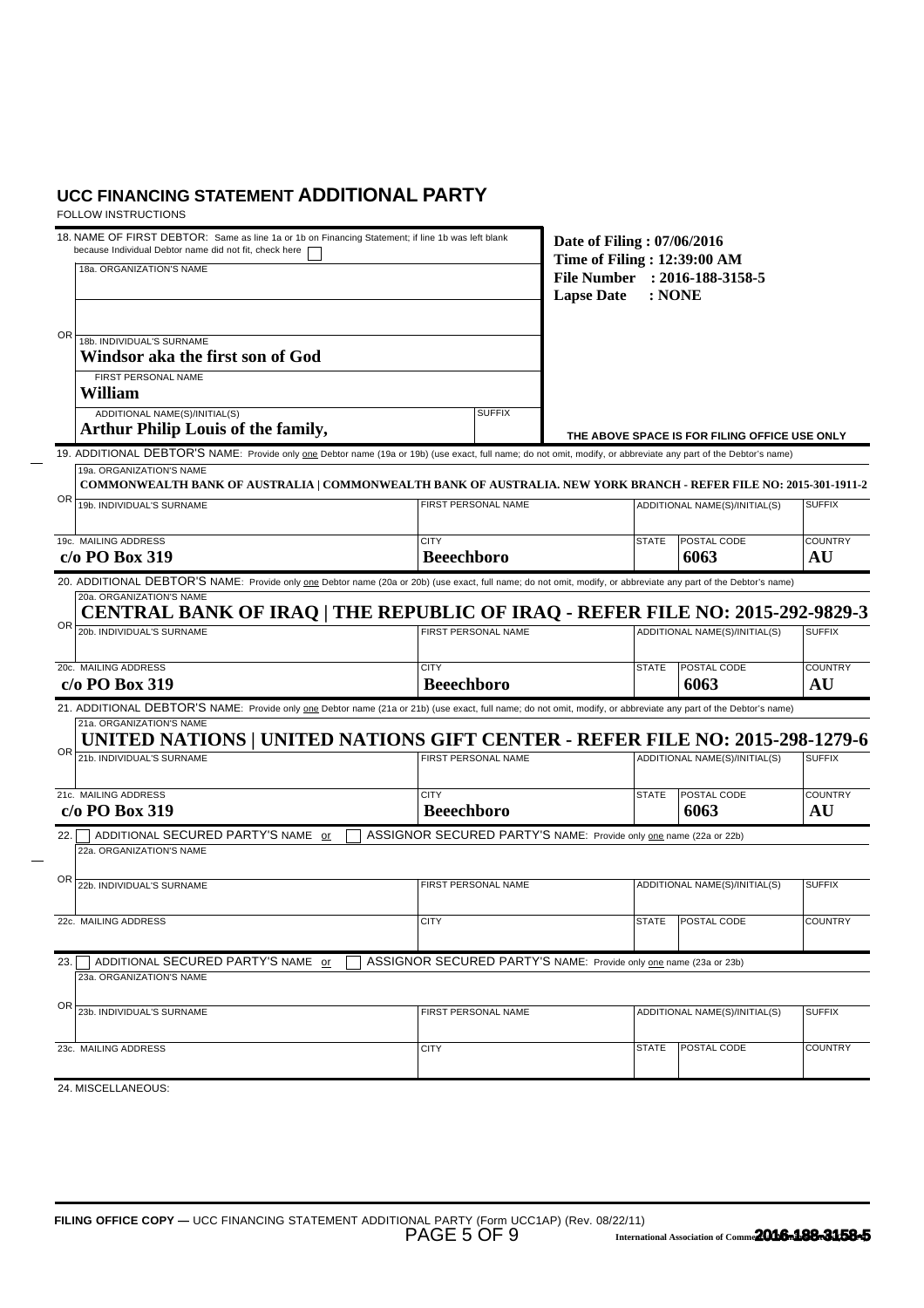| 18. NAME OF FIRST DEBTOR: Same as line 1a or 1b on Financing Statement; if line 1b was left blank<br>because Individual Debtor name did not fit, check here<br>18a. ORGANIZATION'S NAME      | Date of Filing: 07/06/2016<br>Time of Filing: 12:39:00 AM<br><b>Lapse Date</b> | File Number : 2016-188-3158-5<br>: <b>NONE</b> |                                               |                      |
|----------------------------------------------------------------------------------------------------------------------------------------------------------------------------------------------|--------------------------------------------------------------------------------|------------------------------------------------|-----------------------------------------------|----------------------|
| 0R<br>18b. INDIVIDUAL'S SURNAME<br>Windsor aka the first son of God                                                                                                                          |                                                                                |                                                |                                               |                      |
| FIRST PERSONAL NAME                                                                                                                                                                          |                                                                                |                                                |                                               |                      |
| William                                                                                                                                                                                      |                                                                                |                                                |                                               |                      |
| ADDITIONAL NAME(S)/INITIAL(S)<br><b>Arthur Philip Louis of the family,</b>                                                                                                                   | <b>SUFFIX</b>                                                                  |                                                | THE ABOVE SPACE IS FOR FILING OFFICE USE ONLY |                      |
| 19. ADDITIONAL DEBTOR'S NAME: Provide only one Debtor name (19a or 19b) (use exact, full name; do not omit, modify, or abbreviate any part of the Debtor's name)<br>19a. ORGANIZATION'S NAME |                                                                                |                                                |                                               |                      |
| LUNA SOCIETY - REFER FILE NO: 2015-288-8874-7                                                                                                                                                |                                                                                |                                                |                                               |                      |
| OR<br>19b. INDIVIDUAL'S SURNAME                                                                                                                                                              | FIRST PERSONAL NAME                                                            |                                                | ADDITIONAL NAME(S)/INITIAL(S)                 | <b>SUFFIX</b>        |
| 19c. MAILING ADDRESS<br>c/o PO Box 319                                                                                                                                                       | <b>CITY</b><br><b>Beeechboro</b>                                               | <b>STATE</b>                                   | POSTAL CODE<br>6063                           | <b>COUNTRY</b><br>AU |
| 20. ADDITIONAL DEBTOR'S NAME: Provide only one Debtor name (20a or 20b) (use exact, full name; do not omit, modify, or abbreviate any part of the Debtor's name)<br>20a. ORGANIZATION'S NAME |                                                                                |                                                |                                               |                      |
| OR<br>20b. INDIVIDUAL'S SURNAME                                                                                                                                                              | FIRST PERSONAL NAME                                                            |                                                | ADDITIONAL NAME(S)/INITIAL(S)                 |                      |
| <b>Trump aka the Antichrist</b><br>20c. MAILING ADDRESS                                                                                                                                      | <b>Donald</b><br><b>CITY</b>                                                   |                                                | John<br>POSTAL CODE<br><b>STATE</b>           | <b>COUNTRY</b>       |
| c/o PO Box 319                                                                                                                                                                               | <b>Beeechboro</b>                                                              |                                                | 6063                                          | AU                   |
| <b>United States Congress</b><br>OR.<br>21b. INDIVIDUAL'S SURNAME                                                                                                                            | FIRST PERSONAL NAME                                                            |                                                | ADDITIONAL NAME(S)/INITIAL(S)                 | <b>SUFFIX</b>        |
| 21c. MAILING ADDRESS<br>c/o PO Box 319                                                                                                                                                       | <b>CITY</b><br><b>Beeechboro</b>                                               |                                                | POSTAL CODE<br><b>STATE</b><br>6063           | <b>COUNTRY</b><br>AU |
| ADDITIONAL SECURED PARTY'S NAME or<br>22.<br>22a. ORGANIZATION'S NAME                                                                                                                        | ASSIGNOR SECURED PARTY'S NAME: Provide only one name (22a or 22b)              |                                                |                                               |                      |
| OR<br>22b. INDIVIDUAL'S SURNAME                                                                                                                                                              | FIRST PERSONAL NAME                                                            |                                                | ADDITIONAL NAME(S)/INITIAL(S)                 | <b>SUFFIX</b>        |
| 22c. MAILING ADDRESS                                                                                                                                                                         | <b>CITY</b>                                                                    |                                                | STATE   POSTAL CODE                           | <b>COUNTRY</b>       |
| ADDITIONAL SECURED PARTY'S NAME or<br>23.<br>23a. ORGANIZATION'S NAME                                                                                                                        | ASSIGNOR SECURED PARTY'S NAME: Provide only one name (23a or 23b)              |                                                |                                               |                      |
| OR<br>23b. INDIVIDUAL'S SURNAME                                                                                                                                                              | FIRST PERSONAL NAME                                                            |                                                | ADDITIONAL NAME(S)/INITIAL(S)                 | <b>SUFFIX</b>        |
|                                                                                                                                                                                              |                                                                                |                                                |                                               |                      |
| 23c. MAILING ADDRESS                                                                                                                                                                         | <b>CITY</b>                                                                    | <b>STATE</b>                                   | POSTAL CODE                                   | <b>COUNTRY</b>       |
| 24. MISCELLANEOUS:                                                                                                                                                                           |                                                                                |                                                |                                               |                      |
|                                                                                                                                                                                              |                                                                                |                                                |                                               |                      |
|                                                                                                                                                                                              |                                                                                |                                                |                                               |                      |
|                                                                                                                                                                                              |                                                                                |                                                |                                               |                      |
|                                                                                                                                                                                              |                                                                                |                                                |                                               |                      |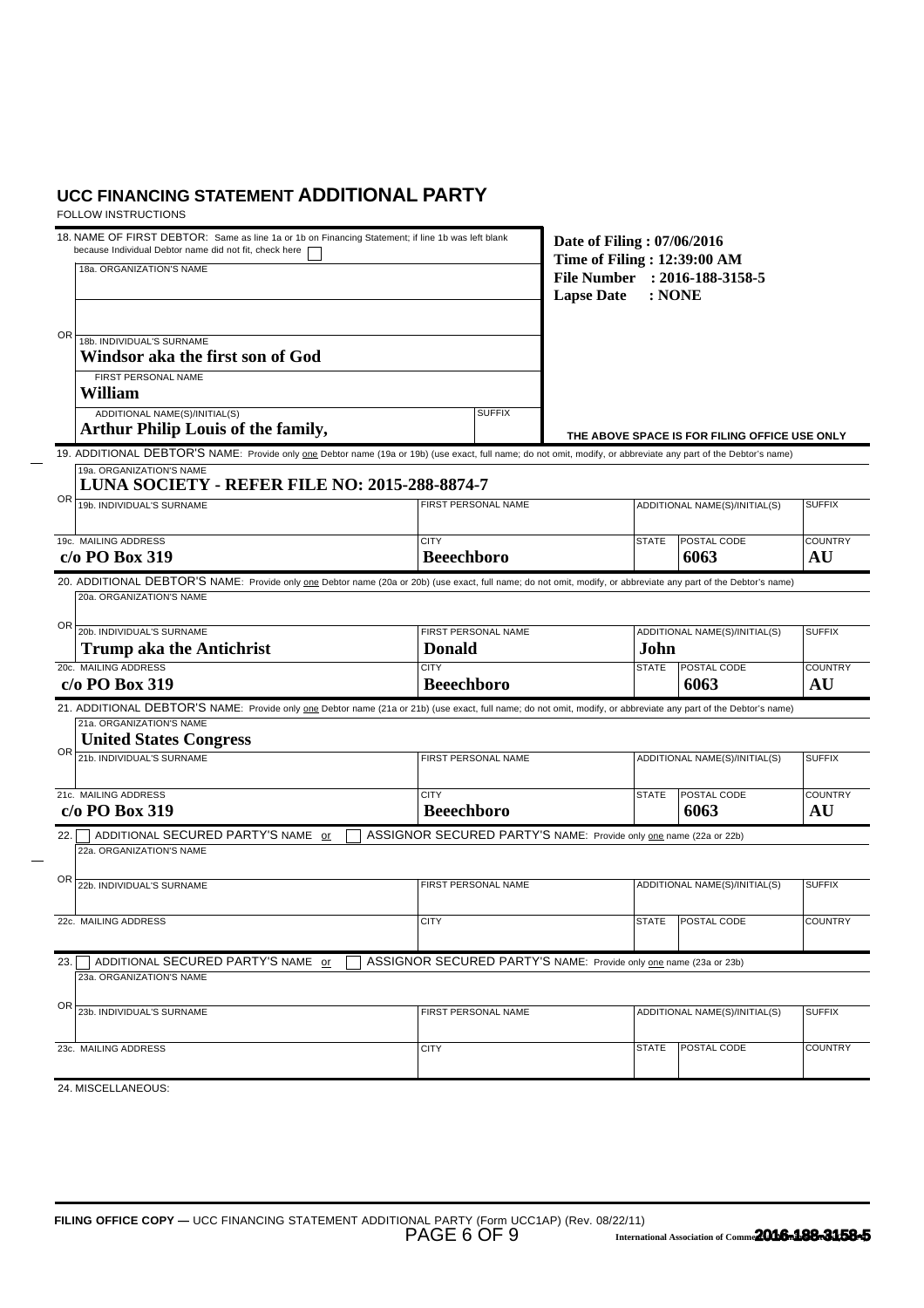| 0R<br>18b. INDIVIDUAL'S SURNAME<br>Windsor aka the first son of God<br>FIRST PERSONAL NAME<br>William<br>ADDITIONAL NAME(S)/INITIAL(S)<br><b>Arthur Philip Louis of the family,</b><br>19. ADDITIONAL DEBTOR'S NAME: Provide only one Debtor name (19a or 19b) (use exact, full name; do not omit, modify, or abbreviate any part of the Debtor's name)<br>19a. ORGANIZATION'S NAME<br>OR<br>19b. INDIVIDUAL'S SURNAME<br><b>Busch the first son of God</b><br>19c. MAILING ADDRESS<br>c/o PO Box 319<br>20. ADDITIONAL DEBTOR'S NAME: Provide only one Debtor name (20a or 20b) (use exact, full name; do not omit, modify, or abbreviate any part of the Debtor's name)<br>20a. ORGANIZATION'S NAME | <b>SUFFIX</b><br>FIRST PERSONAL NAME<br>Dario<br><b>CITY</b><br><b>Beeechboro</b> |  |                               | THE ABOVE SPACE IS FOR FILING OFFICE USE ONLY<br>ADDITIONAL NAME(S)/INITIAL(S) |                      |
|-------------------------------------------------------------------------------------------------------------------------------------------------------------------------------------------------------------------------------------------------------------------------------------------------------------------------------------------------------------------------------------------------------------------------------------------------------------------------------------------------------------------------------------------------------------------------------------------------------------------------------------------------------------------------------------------------------|-----------------------------------------------------------------------------------|--|-------------------------------|--------------------------------------------------------------------------------|----------------------|
|                                                                                                                                                                                                                                                                                                                                                                                                                                                                                                                                                                                                                                                                                                       |                                                                                   |  |                               |                                                                                |                      |
|                                                                                                                                                                                                                                                                                                                                                                                                                                                                                                                                                                                                                                                                                                       |                                                                                   |  |                               |                                                                                |                      |
|                                                                                                                                                                                                                                                                                                                                                                                                                                                                                                                                                                                                                                                                                                       |                                                                                   |  |                               |                                                                                |                      |
|                                                                                                                                                                                                                                                                                                                                                                                                                                                                                                                                                                                                                                                                                                       |                                                                                   |  |                               |                                                                                | <b>SUFFIX</b>        |
|                                                                                                                                                                                                                                                                                                                                                                                                                                                                                                                                                                                                                                                                                                       |                                                                                   |  | <b>STATE</b>                  | <b>POSTAL CODE</b><br>6063                                                     | <b>COUNTRY</b><br>AU |
| OR<br>20b. INDIVIDUAL'S SURNAME                                                                                                                                                                                                                                                                                                                                                                                                                                                                                                                                                                                                                                                                       | <b>FIRST PERSONAL NAME</b>                                                        |  |                               | ADDITIONAL NAME(S)/INITIAL(S)                                                  | <b>SUFFIX</b>        |
| Bush the first son of God<br>20c. MAILING ADDRESS                                                                                                                                                                                                                                                                                                                                                                                                                                                                                                                                                                                                                                                     | George<br><b>CITY</b>                                                             |  | <b>Walker</b><br><b>STATE</b> | POSTAL CODE                                                                    | <b>COUNTRY</b>       |
| $c/o$ PO Box 319                                                                                                                                                                                                                                                                                                                                                                                                                                                                                                                                                                                                                                                                                      | <b>Beeechboro</b>                                                                 |  |                               | 6063                                                                           | AU                   |
| 21. ADDITIONAL DEBTOR'S NAME: Provide only one Debtor name (21a or 21b) (use exact, full name; do not omit, modify, or abbreviate any part of the Debtor's name)<br>21a. ORGANIZATION'S NAME<br>OR<br>21b. INDIVIDUAL'S SURNAME<br>de Bono the first son of God                                                                                                                                                                                                                                                                                                                                                                                                                                       | FIRST PERSONAL NAME<br><b>Edward</b>                                              |  |                               | ADDITIONAL NAME(S)/INITIAL(S)                                                  | <b>SUFFIX</b>        |
| 21c. MAILING ADDRESS<br>$c/o$ PO Box 319                                                                                                                                                                                                                                                                                                                                                                                                                                                                                                                                                                                                                                                              | <b>CITY</b><br><b>Beeechboro</b>                                                  |  | <b>STATE</b>                  | POSTAL CODE<br>6063                                                            | <b>COUNTRY</b><br>AU |
| ADDITIONAL SECURED PARTY'S NAME or<br>22.<br>22a, ORGANIZATION'S NAME                                                                                                                                                                                                                                                                                                                                                                                                                                                                                                                                                                                                                                 | ASSIGNOR SECURED PARTY'S NAME: Provide only one name (22a or 22b)                 |  |                               |                                                                                |                      |
| ΟR<br>22b. INDIVIDUAL'S SURNAME                                                                                                                                                                                                                                                                                                                                                                                                                                                                                                                                                                                                                                                                       | FIRST PERSONAL NAME                                                               |  |                               | ADDITIONAL NAME(S)/INITIAL(S)                                                  | <b>SUFFIX</b>        |
| 22c. MAILING ADDRESS                                                                                                                                                                                                                                                                                                                                                                                                                                                                                                                                                                                                                                                                                  | <b>CITY</b>                                                                       |  |                               | STATE   POSTAL CODE                                                            | COUNTRY              |
| ADDITIONAL SECURED PARTY'S NAME or<br>23.<br>23a. ORGANIZATION'S NAME                                                                                                                                                                                                                                                                                                                                                                                                                                                                                                                                                                                                                                 | ASSIGNOR SECURED PARTY'S NAME: Provide only one name (23a or 23b)                 |  |                               |                                                                                |                      |
| OR<br>23b. INDIVIDUAL'S SURNAME                                                                                                                                                                                                                                                                                                                                                                                                                                                                                                                                                                                                                                                                       | FIRST PERSONAL NAME                                                               |  |                               | ADDITIONAL NAME(S)/INITIAL(S)                                                  | <b>SUFFIX</b>        |
| 23c. MAILING ADDRESS                                                                                                                                                                                                                                                                                                                                                                                                                                                                                                                                                                                                                                                                                  | <b>CITY</b>                                                                       |  | <b>STATE</b>                  | POSTAL CODE                                                                    | <b>COUNTRY</b>       |
| 24. MISCELLANEOUS:                                                                                                                                                                                                                                                                                                                                                                                                                                                                                                                                                                                                                                                                                    |                                                                                   |  |                               |                                                                                |                      |
|                                                                                                                                                                                                                                                                                                                                                                                                                                                                                                                                                                                                                                                                                                       |                                                                                   |  |                               |                                                                                |                      |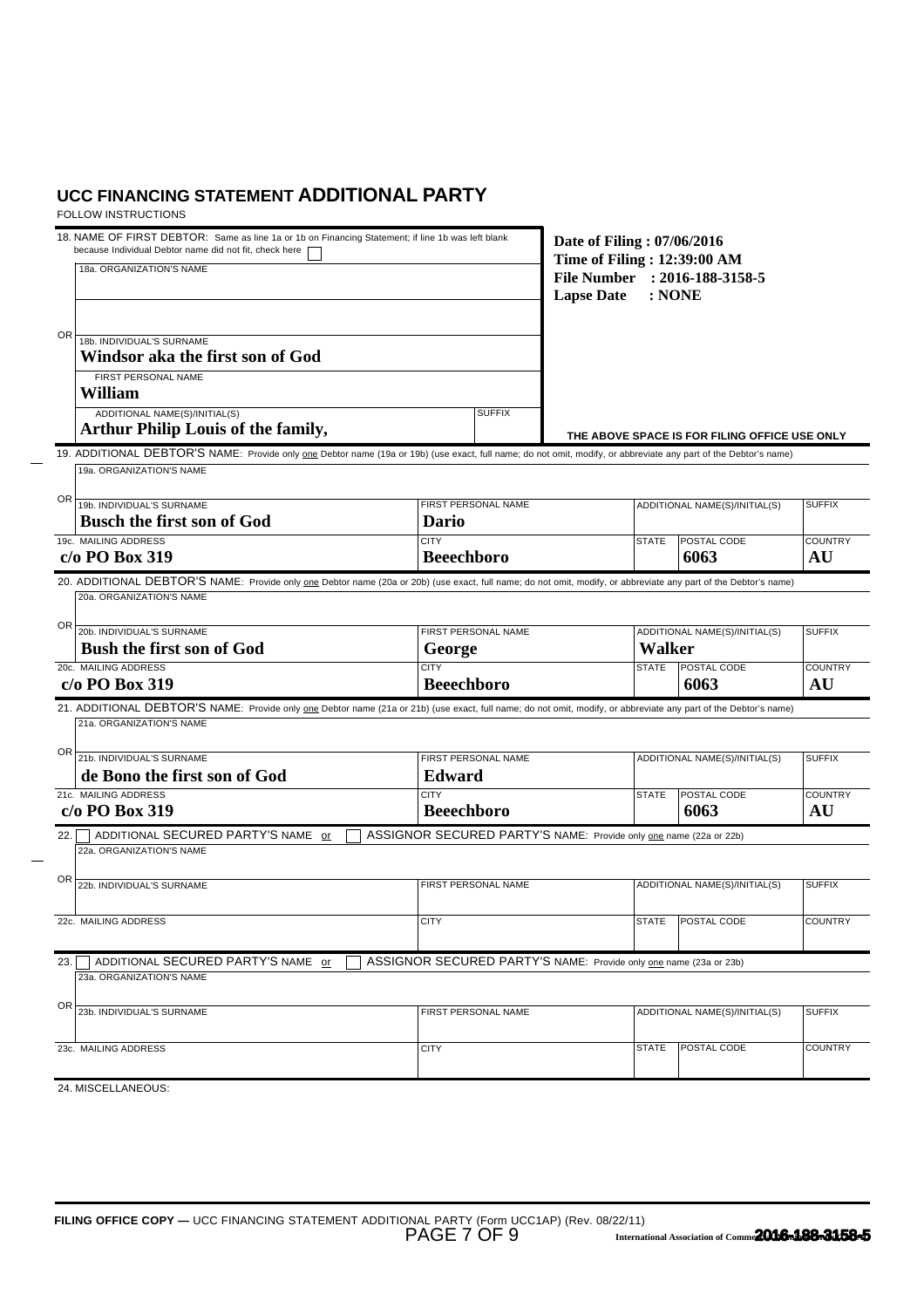| 18. NAME OF FIRST DEBTOR: Same as line 1a or 1b on Financing Statement; if line 1b was left blank<br>because Individual Debtor name did not fit, check here<br>18a. ORGANIZATION'S NAME                                                                               | Date of Filing: 07/06/2016<br>Time of Filing: 12:39:00 AM<br>File Number : 2016-188-3158-5<br><b>Lapse Date</b> | : <b>NONE</b>                 |                                                       |                      |
|-----------------------------------------------------------------------------------------------------------------------------------------------------------------------------------------------------------------------------------------------------------------------|-----------------------------------------------------------------------------------------------------------------|-------------------------------|-------------------------------------------------------|----------------------|
| 0R<br>18b. INDIVIDUAL'S SURNAME<br>Windsor aka the first son of God<br>FIRST PERSONAL NAME<br>William<br>ADDITIONAL NAME(S)/INITIAL(S)                                                                                                                                | <b>SUFFIX</b>                                                                                                   |                               |                                                       |                      |
| <b>Arthur Philip Louis of the family,</b><br>19. ADDITIONAL DEBTOR'S NAME: Provide only one Debtor name (19a or 19b) (use exact, full name; do not omit, modify, or abbreviate any part of the Debtor's name)                                                         |                                                                                                                 |                               | THE ABOVE SPACE IS FOR FILING OFFICE USE ONLY         |                      |
| 19a. ORGANIZATION'S NAME                                                                                                                                                                                                                                              |                                                                                                                 |                               |                                                       |                      |
| OR<br>19b. INDIVIDUAL'S SURNAME<br>Putin the first son of God                                                                                                                                                                                                         | FIRST PERSONAL NAME<br><b>Vladimir</b>                                                                          |                               | ADDITIONAL NAME(S)/INITIAL(S)<br><b>Vladimirovich</b> | <b>SUFFIX</b>        |
| 19c. MAILING ADDRESS<br>c/o PO Box 319                                                                                                                                                                                                                                | <b>CITY</b><br><b>Beeechboro</b>                                                                                | <b>STATE</b>                  | <b>POSTAL CODE</b><br>6063                            | <b>COUNTRY</b><br>AU |
| 20. ADDITIONAL DEBTOR'S NAME: Provide only one Debtor name (20a or 20b) (use exact, full name; do not omit, modify, or abbreviate any part of the Debtor's name)<br>20a. ORGANIZATION'S NAME                                                                          |                                                                                                                 |                               |                                                       |                      |
| OR                                                                                                                                                                                                                                                                    |                                                                                                                 |                               |                                                       | <b>SUFFIX</b>        |
| 20b. INDIVIDUAL'S SURNAME<br>Jinping the first son of God                                                                                                                                                                                                             | FIRST PERSONAL NAME<br>Xi                                                                                       |                               | ADDITIONAL NAME(S)/INITIAL(S)                         |                      |
| 20c. MAILING ADDRESS<br>c/o PO Box 319                                                                                                                                                                                                                                | <b>CITY</b><br><b>Beeechboro</b>                                                                                | <b>STATE</b>                  | POSTAL CODE<br>6063                                   | <b>COUNTRY</b><br>AU |
| 21. ADDITIONAL DEBTOR'S NAME: Provide only one Debtor name (21a or 21b) (use exact, full name; do not omit, modify, or abbreviate any part of the Debtor's name)<br>21a. ORGANIZATION'S NAME<br>OR<br>21b. INDIVIDUAL'S SURNAME<br>de Rothschild the first son of God | FIRST PERSONAL NAME<br><b>Sir Evelyn</b>                                                                        |                               | ADDITIONAL NAME(S)/INITIAL(S)<br><b>Robert Adrian</b> | <b>SUFFIX</b>        |
| 21c. MAILING ADDRESS<br>$c/o$ PO Box 319                                                                                                                                                                                                                              | <b>CITY</b><br><b>Beeechboro</b>                                                                                | <b>STATE</b>                  | <b>POSTAL CODE</b><br>6063                            | <b>COUNTRY</b><br>AU |
| ADDITIONAL SECURED PARTY'S NAME or<br>22.                                                                                                                                                                                                                             | ASSIGNOR SECURED PARTY'S NAME: Provide only one name (22a or 22b)                                               |                               |                                                       |                      |
| 22a. ORGANIZATION'S NAME                                                                                                                                                                                                                                              |                                                                                                                 |                               |                                                       |                      |
| ΟR<br>22b. INDIVIDUAL'S SURNAME                                                                                                                                                                                                                                       | FIRST PERSONAL NAME                                                                                             |                               | ADDITIONAL NAME(S)/INITIAL(S)                         |                      |
| 22c. MAILING ADDRESS                                                                                                                                                                                                                                                  | <b>CITY</b>                                                                                                     |                               | STATE   POSTAL CODE                                   | COUNTRY              |
| ADDITIONAL SECURED PARTY'S NAME or<br>23.                                                                                                                                                                                                                             | ASSIGNOR SECURED PARTY'S NAME: Provide only one name (23a or 23b)                                               |                               |                                                       |                      |
| 23a. ORGANIZATION'S NAME                                                                                                                                                                                                                                              |                                                                                                                 |                               |                                                       |                      |
| OR<br>23b. INDIVIDUAL'S SURNAME                                                                                                                                                                                                                                       | FIRST PERSONAL NAME                                                                                             | ADDITIONAL NAME(S)/INITIAL(S) |                                                       | <b>SUFFIX</b>        |
| 23c. MAILING ADDRESS                                                                                                                                                                                                                                                  | <b>CITY</b>                                                                                                     | <b>STATE</b>                  | POSTAL CODE                                           | <b>COUNTRY</b>       |
| 24. MISCELLANEOUS:                                                                                                                                                                                                                                                    |                                                                                                                 |                               |                                                       |                      |
|                                                                                                                                                                                                                                                                       |                                                                                                                 |                               |                                                       |                      |
| FILING OFFICE COPY - UCC FINANCING STATEMENT ADDITIONAL PARTY (Form UCC1AP) (Rev. 08/22/11)                                                                                                                                                                           | PAGE 8 OF 9                                                                                                     |                               | International Association of Commo2016-188-3158-5     |                      |